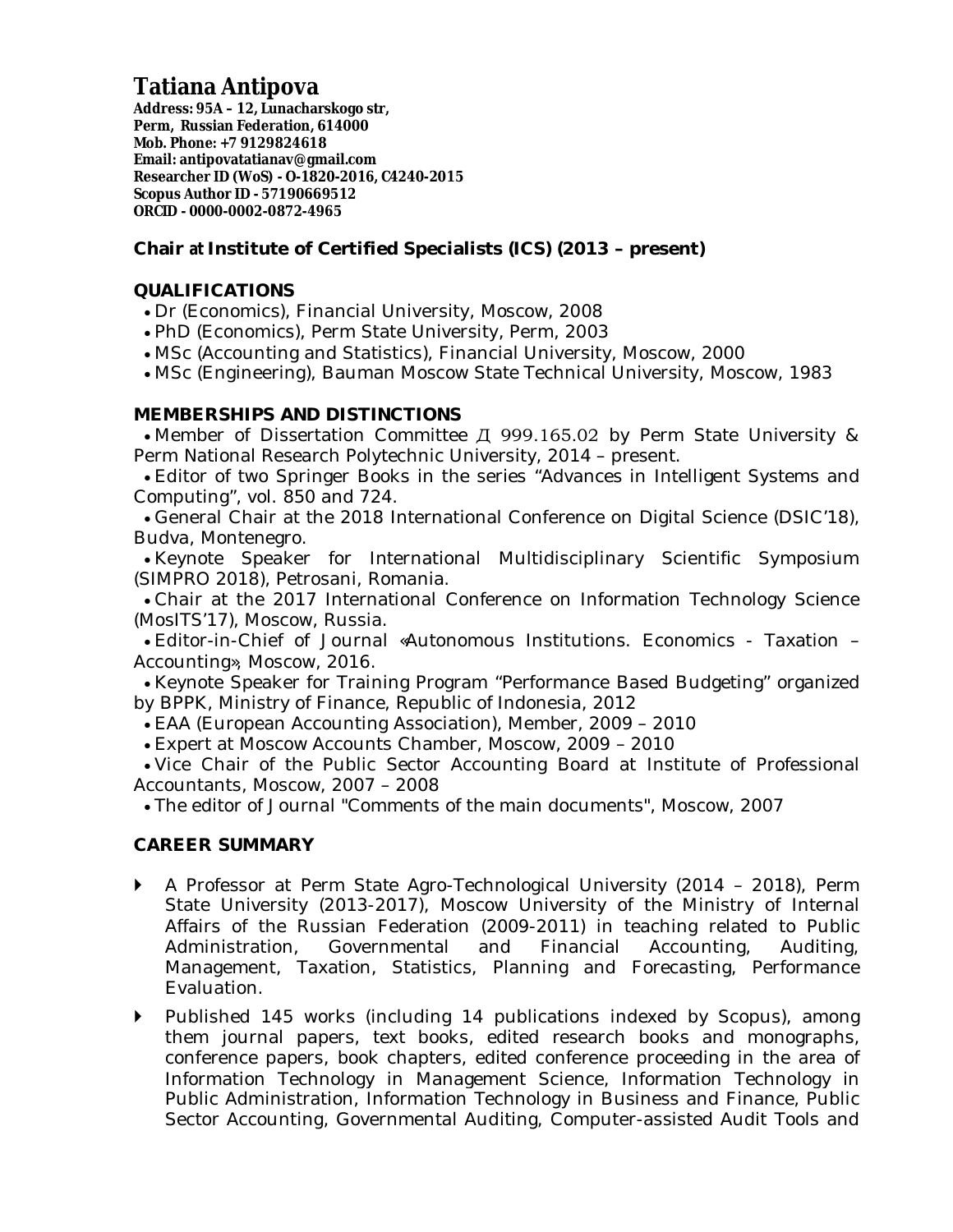Techniques, Blockchain and Logistic technology, Law, History, Public health care, Statistics.

- A government auditor with practical experience in the annual audits of over 60 Russian public sector entities and private firms (1999-2005).
- A chief accountant with considerable experience in small to large organisations in different areas of the businesses (1991 – 1999).
- A software engineer in a computerised workplace of accountants and managers.
- Industry specific experience including management of instrument making, mechanical engineering, and manufacturing (1990-1991).
- ▶ Engineer of opto-electronic devices (1983-1990).

### **Professor Antipova's main areas of expertise are:**

- Economics
- Business, Finance and Law
- Accounting and Auditing
- Taxation
- History of Accounting
- Public Administration
- Information Sciences
- Agriculture
- Knowledge Engineering
- Health care
- Public Health Services
- Statistics
- Opto-electronic devices
- Software engineering

### **CONGRESS, CONFERENCES PRESENTATIONS AND DISCUSSANT (2016-2018):**

 General Chair at the 2018 International Conference on Digital Science (DSIC'18), 19- 21 October 2018, Budva, Montenegro.

 Keynote Speaker for International Multidisciplinary Scientific Symposium (SIMPRO 2018), 11-13 October 2018, Petrosani, Romania.

 Chair and Presenter of the MosITS'17 Conference in Russia, Moscow, 01 – 03 December 2017.

 Presenter (oral presentations "Management organizing of Arctic Shelf industry") at the NFF 2017 Conference in Norway, Bodo, 23-25 August 2017.

Presenter (oral presentations "Fraud prevention by government auditors" and "Informatic indicators of efficacy cancer treatment") in the 12th Iberian Conference on Information Systems and Technologies (CISTI'2017), 21th - 24th June 2017, Lisbon, Portugal.

Presenter (oral presentation "Indonesian and Russian governmental auditing systems: a comparative study") of the 16<sup>th</sup> Biennial CIGAR Conference, Porto, Portugal, 08-09 June 2017.

 Presenter ("Human-Computer Interaction in the Public Sector Performance Evaluation Analysis") of the 5th World Conference on Information Systems and Technologies (WorldCIST'17), 11th - 13th of April 2017, Porto Santo Island, Madeira, Portugal.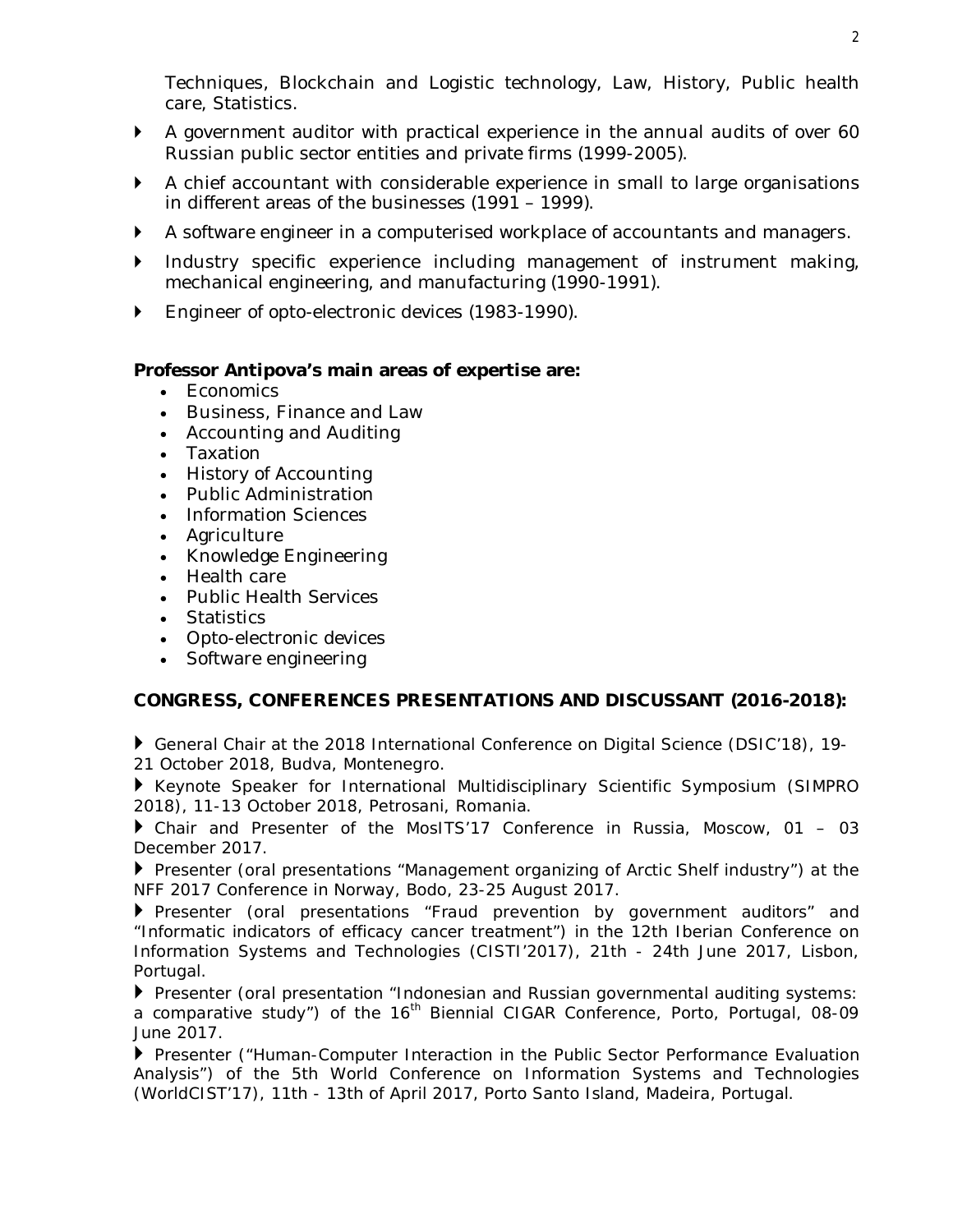Participant of the Workshop "Public Sector Accounting, Performance Measurement and Performance Management: towards a dialogue?", Venice, Italia, 28 – 29 November, 2016.

 Presenter (oral presentation) of the 12th EIASM interdisciplinary workshop on "Intangibles and Public Sector", Saint-Petersburg, Russia, 22-23 September, 2016.

 Presenter (oral presentation) in the 11th Iberian Conference on Information Systems and Technologies (CISTI'2016), Gran Canaria, Canary Islands, Spain, 15 —18 June 2016.

Presenter in the 2016 Global Conference on Business and Finance (GCBF), San-Jose, Costa Rica, May 24 – 27, 2016.

#### **MAIN PUBLICATIONS**

#### *Edited Conference Proceedings:*

**1.** Antipova T., Rocha Á. (eds) (2019) Preview. Digital Science. DSIC 2018. Advances in Intelligent Systems and Computing, vol 850. p. v. Springer, Cham. Indexed by Scopus.

**2.** Antipova T., Rocha Á. (eds) (2018) Preview. Information Technology Science. MOSITS 2017. Advances in Intelligent Systems and Computing, vol 724. p. v. Springer, Cham. Indexed by Scopus.

#### *Book Chapters:*

**1.** Antipova, T., Antipov A. (2017) Performance measurement in the Russian Public Sector: Drawbacks and Challenges. In: Bourmistrov A., Khodachek I., Aleksandrov E. (eds) Budget developments in Russia's regions: new norms, practices and challenges. Norway. Pp. 113-130.

**2.** Antipova T. (2016) Auditing for Financial Reporting. In: Global Encyclopedia of Public Administration, Public Policy, and Governance. Springer. Switzerland. DOI: [https://doi.org/10.1007/978-3-319-31816-5\\_2304-1.](https://doi.org/10.1007/978-3-319-31816-5_2304-1.)

**3.** Antipova T. Key performance indicators of budget users' government audit / In: Economics and quality management: accounting, analysis, methods, models, tools and audit. - Tambov, 2008. - Issue. 4. 320 p., pp. 116-124. (in Russian).

**4.** Antipova T. (2004) Verification technique for purchases of goods, works, services by budgetary institutions. In: Organization of tax accounting and property control of budget institutions: A practical guide / Vorobieva L., Kokovkina A., Gavrilova N., Antipova T. and others - Moscow: MGIU, 2004 (in Russian).

#### *Refereed Journal Articles:*

**1.** Antipova T. (2019) Digital public sector auditing: a look into the future. *Quality-Access to Success*, vol. 20, Supplement S1, January 2019, pp. 441-446. Indexed by WoS, Scopus.

**2.** Antipova, T. (2014) Effectiveness of Budgetary Entities. *Journal of Modern Accounting and Auditing.* February 2014, Vol. 10, N 2. pp 248 – 251.

**3.** Antipova, T., Bourmistrov A. (2013) "Is Russian Public Sector Accounting in the Process of Modernization? An Analysis of Accounting Reforms in Russia". *Financial Accountability & Management*, 29(4), pp. 442 – 478.

### *Main Publications in Refereed Conference Proceedings:*

1. Riurean S., Antipova T., Rocha A., Leba M., Ionica A. (2019) Li-Fi Embedded Wireless Integrated Medical Assistance System. In: Rocha Á., Adeli H., Reis L., Costanzo S. (eds)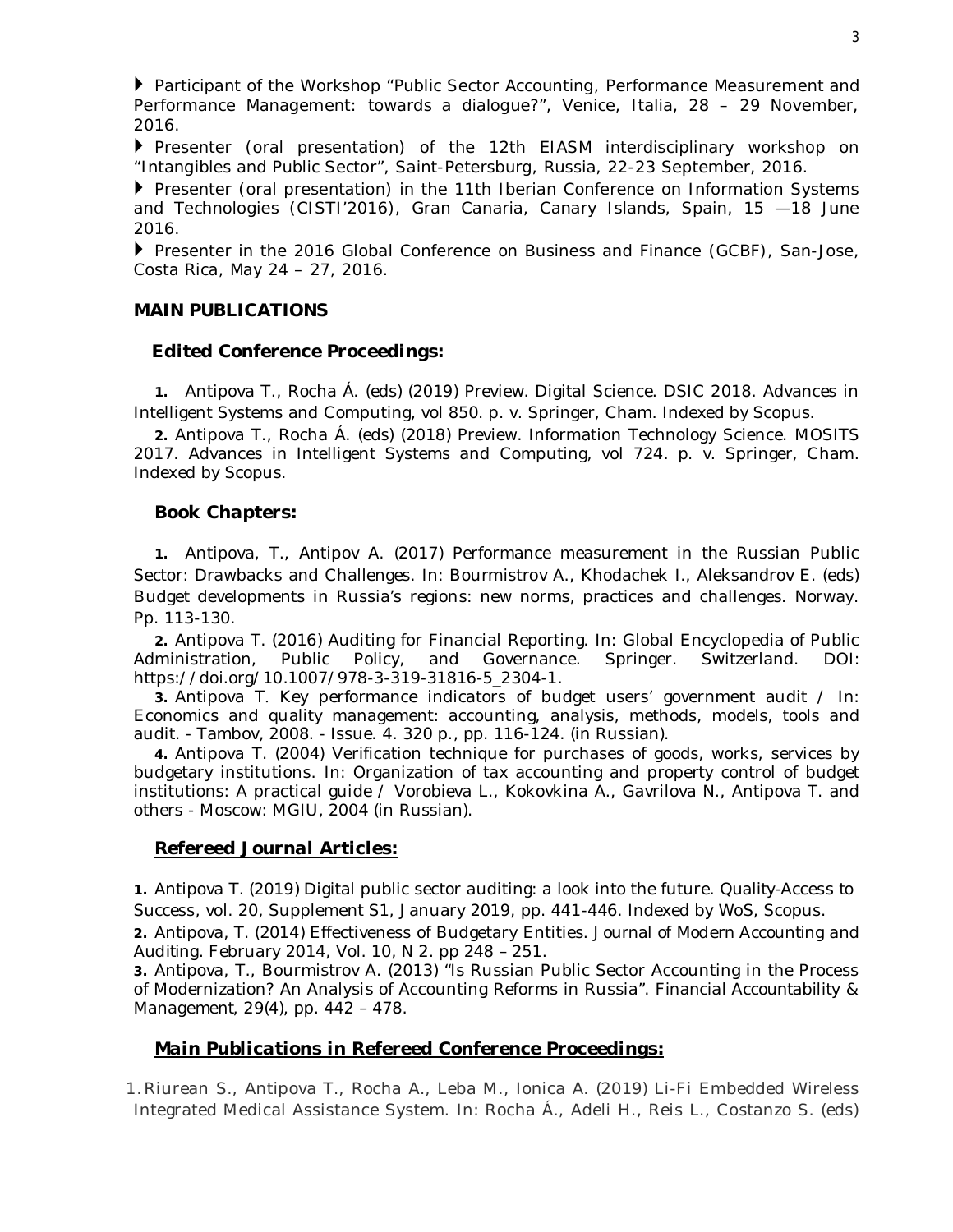New Knowledge in Information Systems and Technologies. WorldCIST'19. Advances in Intelligent Systems and Computing, vol 931. Springer, Cham.

2.Antipova T., Emelyanova I. (2019) Cryptocurrency in Digital Wallet: Pros and Cons. In: Antipova T., Rocha A. (eds) Digital Science. DSIC 2018. In: Advances in Intelligent Systems and Computing, vol 850. pp. 313 – 322. Springer, Cham. **Indexed by Scopus**.

3.Antipova T. (2018) Streamline Management of Arctic Shelf Industry. In: Antipova T., Rocha Á. (eds) Information Technology Science. MOSITS 2017. Advances in Intelligent Systems and Computing, vol 724. pp. 114-121. Springer, Cham. **Indexed by Scopus**.

4.Antipova T. (2018) Digital View on the Financial Statements' Consolidation in Russian Public Sector. In: Antipova T., Rocha Á. (eds) Information Technology Science. MOSITS 2017. Advances in Intelligent Systems and Computing, vol 724. pp 125-136. Springer, Cham. **Indexed by Scopus**.

5. Antipova T. (2018) Governmental Auditing Systems in Indonesia and Russia. In: Antipova T., Rocha Á. (eds) Information Technology Science. MOSITS 2017. Advances in Intelligent Systems and Computing, vol 724. pp. 159 – 166. Springer, Cham. **Indexed by Scopus**.

6. Antipova T. (2018) The Impact of Financial Crisis on the Role of Public Sector Accountants. In: Antipova T., Rocha Á. (eds) Information Technology Science. MOSITS 2017. Advances in Intelligent Systems and Computing, vol 724. pp. 208 – 214. Springer, Cham. **Indexed by Scopus**.

7. Antipova T. (2018) Using Blockchain Technology for Government Auditing. 13th Iberian Conference on Information Systems and Technologies (CISTI), Caceres, Spain, Jun 13-16, IEEE Portugal Sect. **Indexed by Web of Science (ISI), Scopus**.

8. Antipova T. (2017) Fraud prevention by government auditors. 12th Iberian Conference on Information Systems and Technologies (CISTI). pp. 1 - 6. **Indexed by Web of Science (ISI), Scopus**.

9. Antipova T., Shikina I. (2017) Informatic indicators of efficacy cancer treatment. 12th Iberian Conference on Information Systems and Technologies (CISTI). pp. 1 - 5, <https://doi.org/10.23919/CISTI.2017.7976049.>**Indexed by Web of Science (ISI), Scopus**.

10. Antipova T. (2017) Human-Computer Interaction in the Public Sector Performance Evaluation Analysis. In: Recent Advances in Information Systems and Technologies, pp 551-560. **Indexed by Web of Science (ISI), Scopus**.

11. Antipova T., Melnik M. (2016) National research universities statements' analysis. *Global Conference on Business and Finance.* Proceeding, Vol. 11, N 2, 2016, pp. 43 – 47. Retrieved from <http://www.theibfr.com/archive/ISSN-1941-9589-V11-N2-2016.pdf.>

12. Antipova T., Melnik M., Shestakova L. (2016) Computer-assisted Factor Analysis of University Performance Indicators. *11th Iberian Conference on Information Systems and Technologies* (CISTI'2016). Proceeding, Vol. 2, 2016, pp. 105 – 109. **Indexed by ISI, Scopus**.

13. Antipova T., I. Yuhertiana. (2015) Indonesian and Russian public sector accounting education: Difficulties, challenges, and effectiveness. In: *The Role of Service in the Tourism & Hospitality Industry.* Chapter 14. CRC Press 2015. Retrieved from <http://www.crcnetbase.com/isbn/9781315688527.> **Indexed by Scopus**.

14. Antipova, T., Antipov A. (2014) Performance measurement in public sector. *Global Conference on Business and Finance.* Proceeding, Vol. 9, N 1, 2014, pp. 204 – 207. Retrieved from <http://www.theibfr.com/archive/ISSN-1941-9589-V9-N1-2014.pdf.>

### *Textbooks and monographs:*

1. Antipova T. (2014) *Government auditing in the regions.* PSU*,* Perm. 262 p. (in Russian) 2. Antipova T., Fadeikina N., Murzin S., Pavlov S., Yadykina E. *Audit of autonomous institutions. -* Novosibirsk: SAFBD, 2008. 492 p. (in Russian)